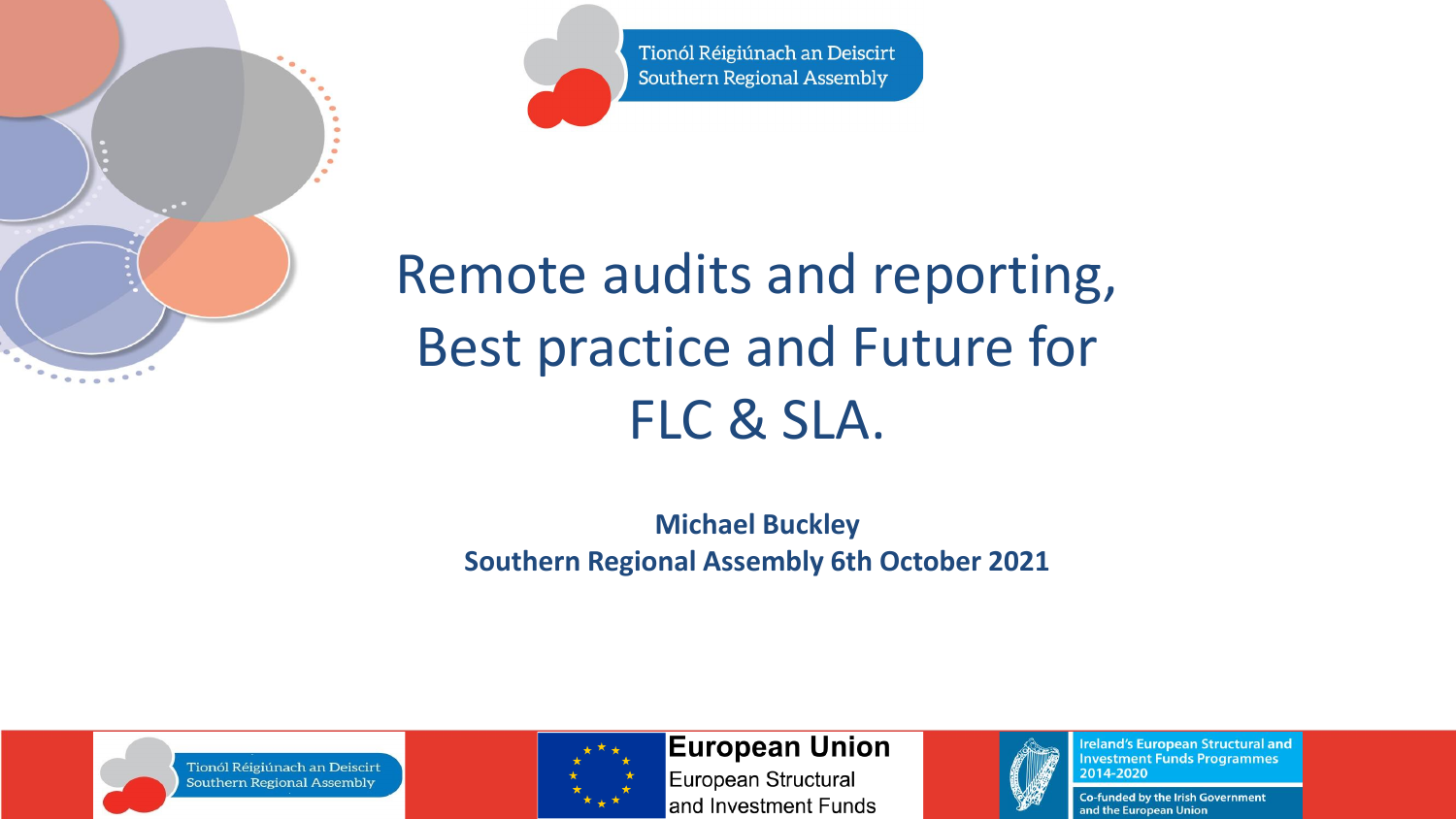

# **Table of Contents**

- Remote audits definition
- Advantages & Disadvantages
- Reporting
- Transfer of Data to FLC
- Second Level Audits
- Best practice for submission of claim
- Future for FLC & SLA





#### **European Union**

European Structural and Investment Funds



**Ireland's European Structural and Investment Funds Programmes** 2014-2020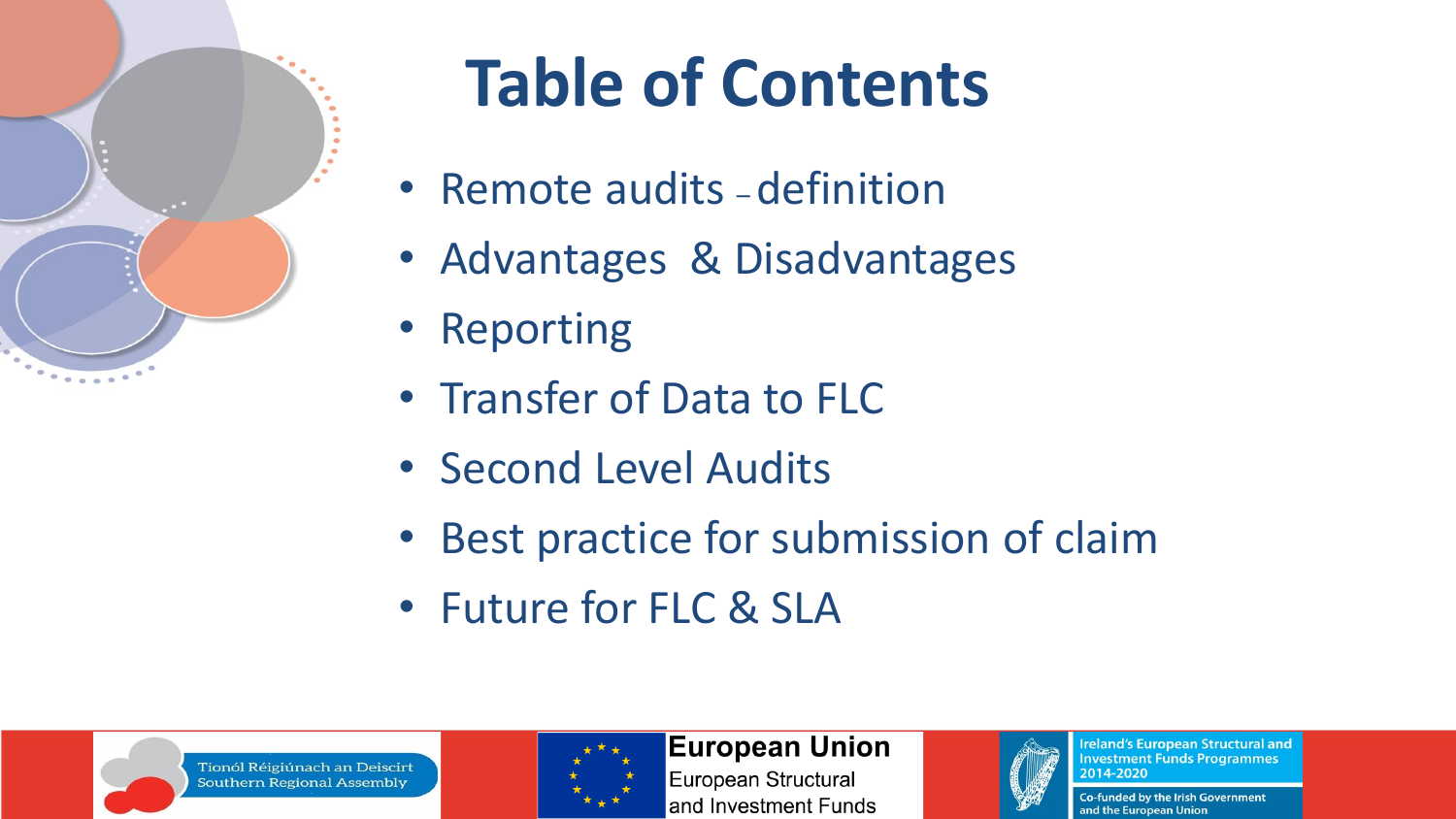

### **What is a Remote Audit**?

- A remote audit, also known as virtual audit, is the method of conducting an audit remotely, using electronic methods such as video conferencing, email and telephone to obtain audit evidence, just like you would during an on-site audit.
- The overall aim is to evaluate this evidence objectively to determine the extent to which the audit criteria has been fulfilled.





**European Union** 

European Structural and Investment Funds



**Ireland's European Structural and Investment Funds Programmes** 2014-2020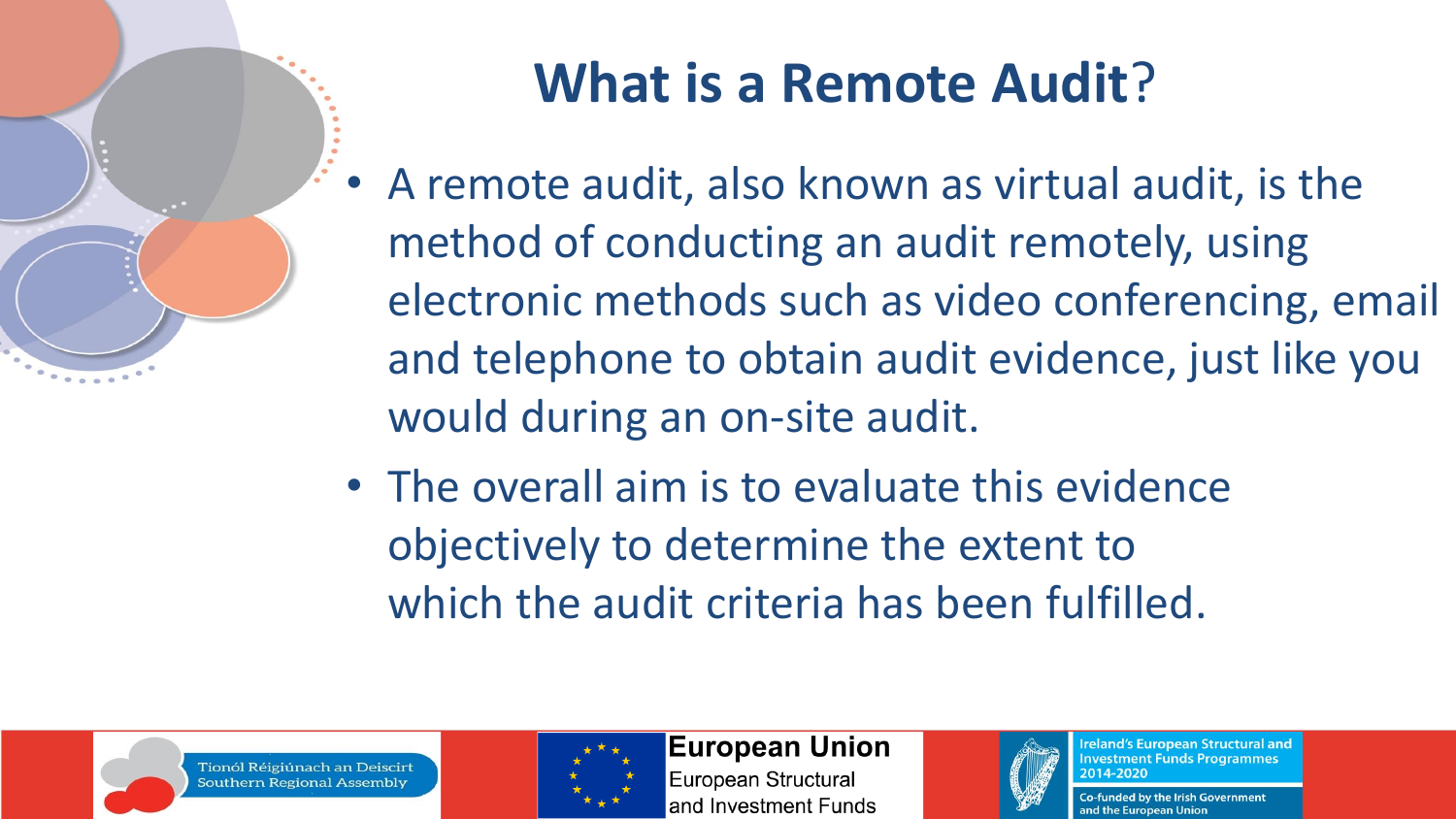

## **What is a Remote Audit?**

• Remote auditing provides a springboard for tools such as file and screen sharing, video conferencing

• (Skype and Zoom are common platforms), and live data analysis.



Tionól Réigiúnach an Deiscirt **Southern Regional Assembly** 



**European Union** 

European Structural and Investment Funds



**Ireland's European Structural and Investment Funds Programmes** 2014-2020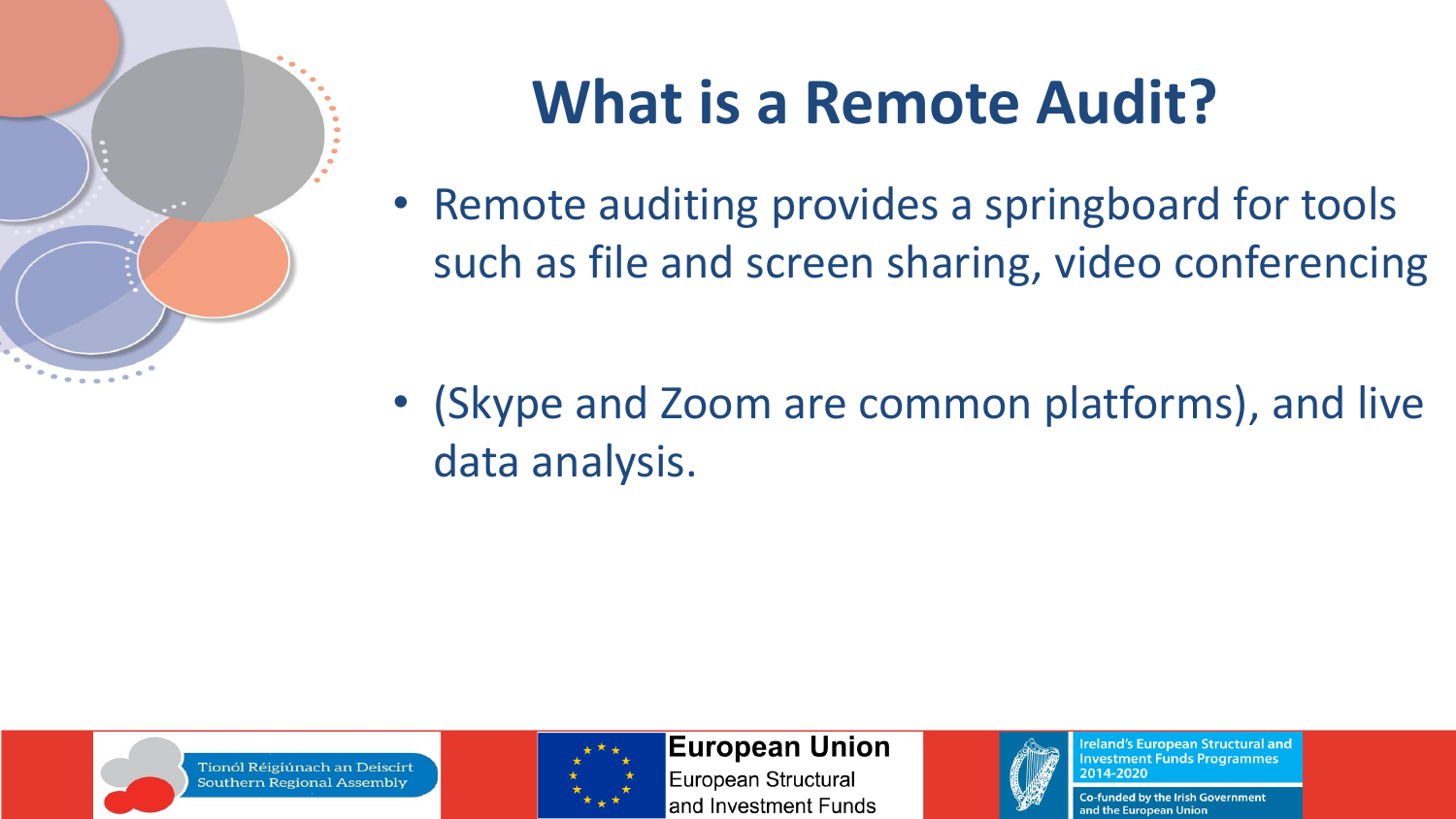### **The Advantages:**

• One of the benefits is the ability to allow auditors to receive and share data, review documentation and processes, conduct interviews and make observations with auditees without the need to commute to the audit site.

• The utilisation of technology to carry out audits remotely also saves time and money. Data can be accessed from anywhere, such as a cloud portal.





**European Union** European Structural and Investment Funds



**Ireland's European Structural and Investment Funds Programmes** 2014-2020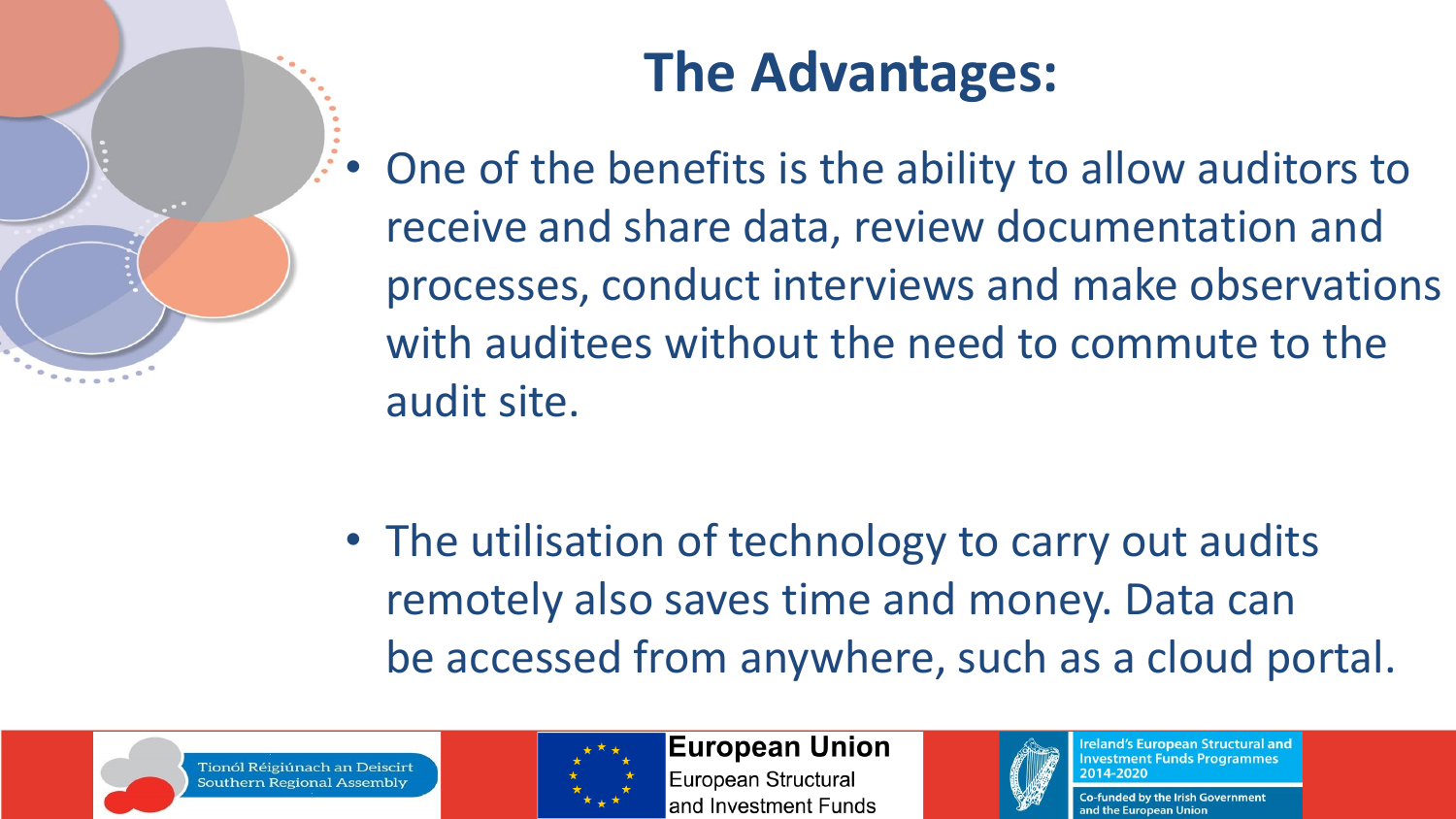

### **The Disadvantages:**

- Disadvantages to consider is technology.
- If network connections are not very reliable, interviews and meetings can be interrupted, and it may take some time to reconnect and solve all the network problems.
- Access to relevant databases and systems may not be possible remotely.





**European Union** European Structural and Investment Funds



**Ireland's European Structural and Investment Funds Programmes** 2014-2020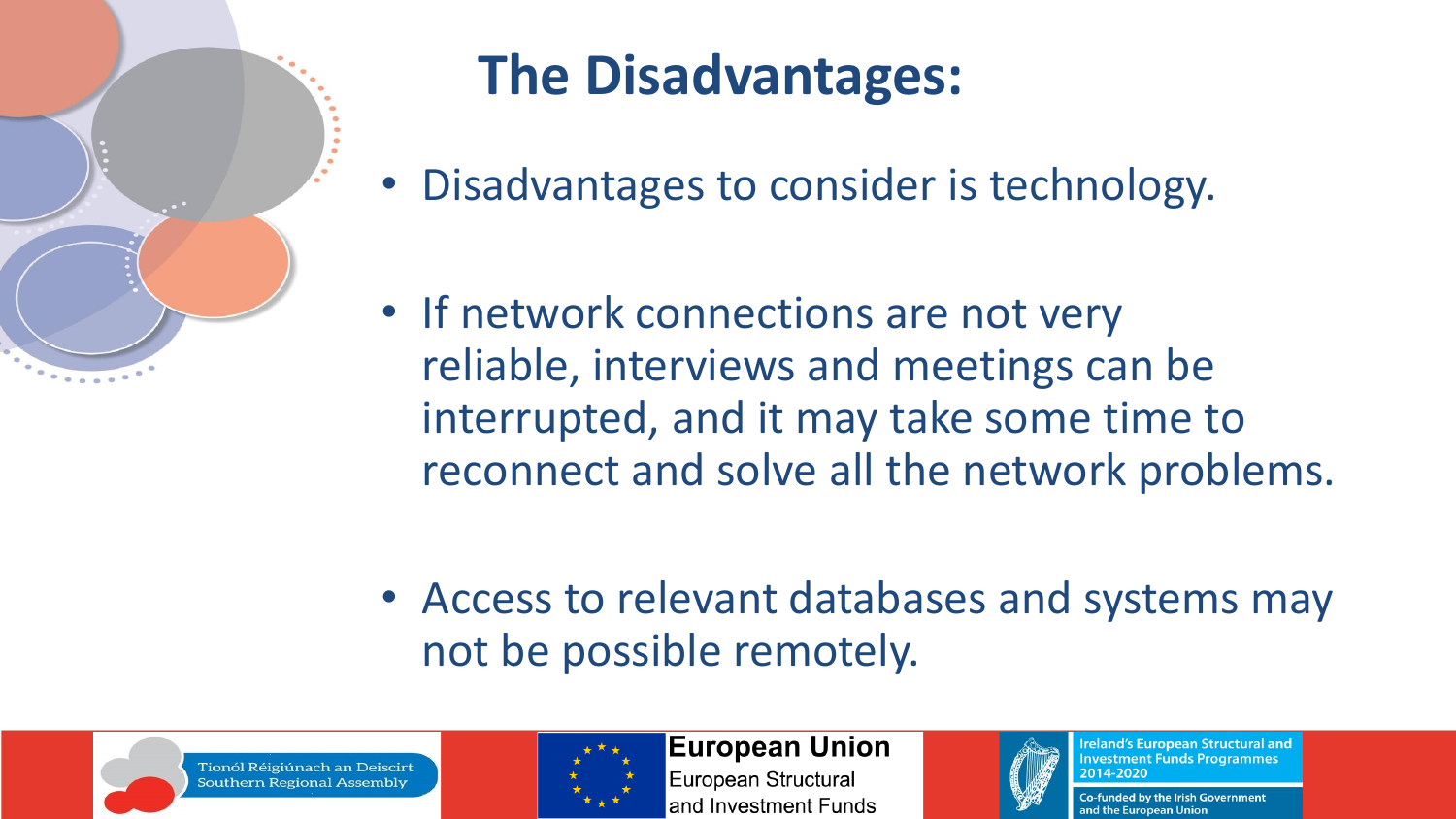

#### **Reporting**

- The Covid pandemic has had a huge impact on the way we work.
- Procedures and systems changing overnight.
- Prior to Covid, partners uploaded expenditure claims on a portal (EMS, iOLF, Synergie) and submitted the supporting documentation in hard copy form to the Controller.





**European Union** European Structural and Investment Funds



**Ireland's European Structural and Investment Funds Programmes** 2014-2020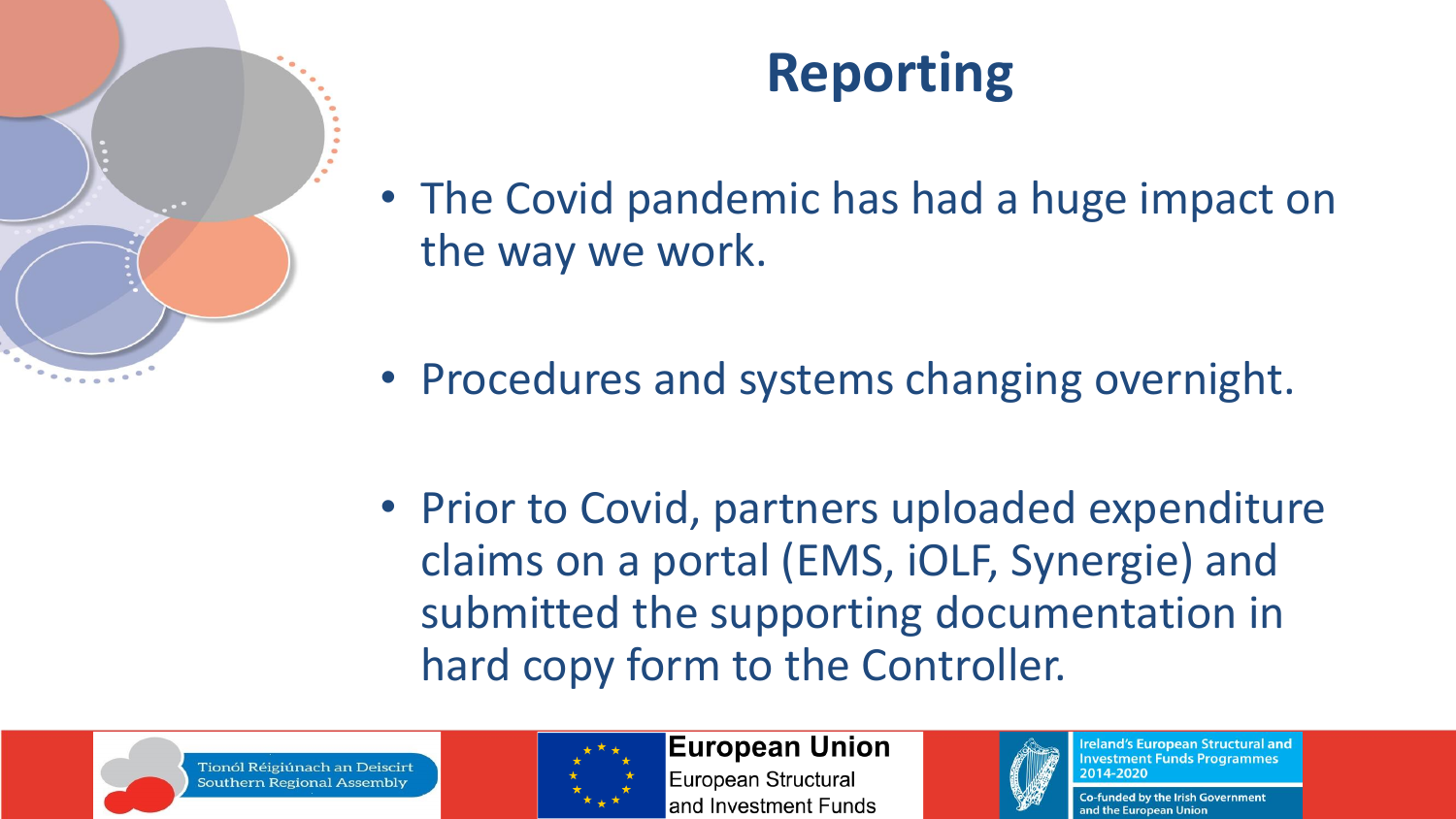### **Reporting**

- The impact of COVID-19 meant organisations were forced to introduce remote working which lead to period of uncertainty and Challenges ahead.
- The Regional Assembly (SRA) were no different as staff were working remotely we had to adapt to this new environment.
- Project Partners were asked to submit their supporting documentation electronically via [FLC@southernassembly.ie](mailto:FLC@southernassembly.ie) email address.
- Guidance was circulated to all Partners in April 20





**European Union** European Structural and Investment Funds



**Ireland's European Structural and Investment Funds Programmes** 2014-2020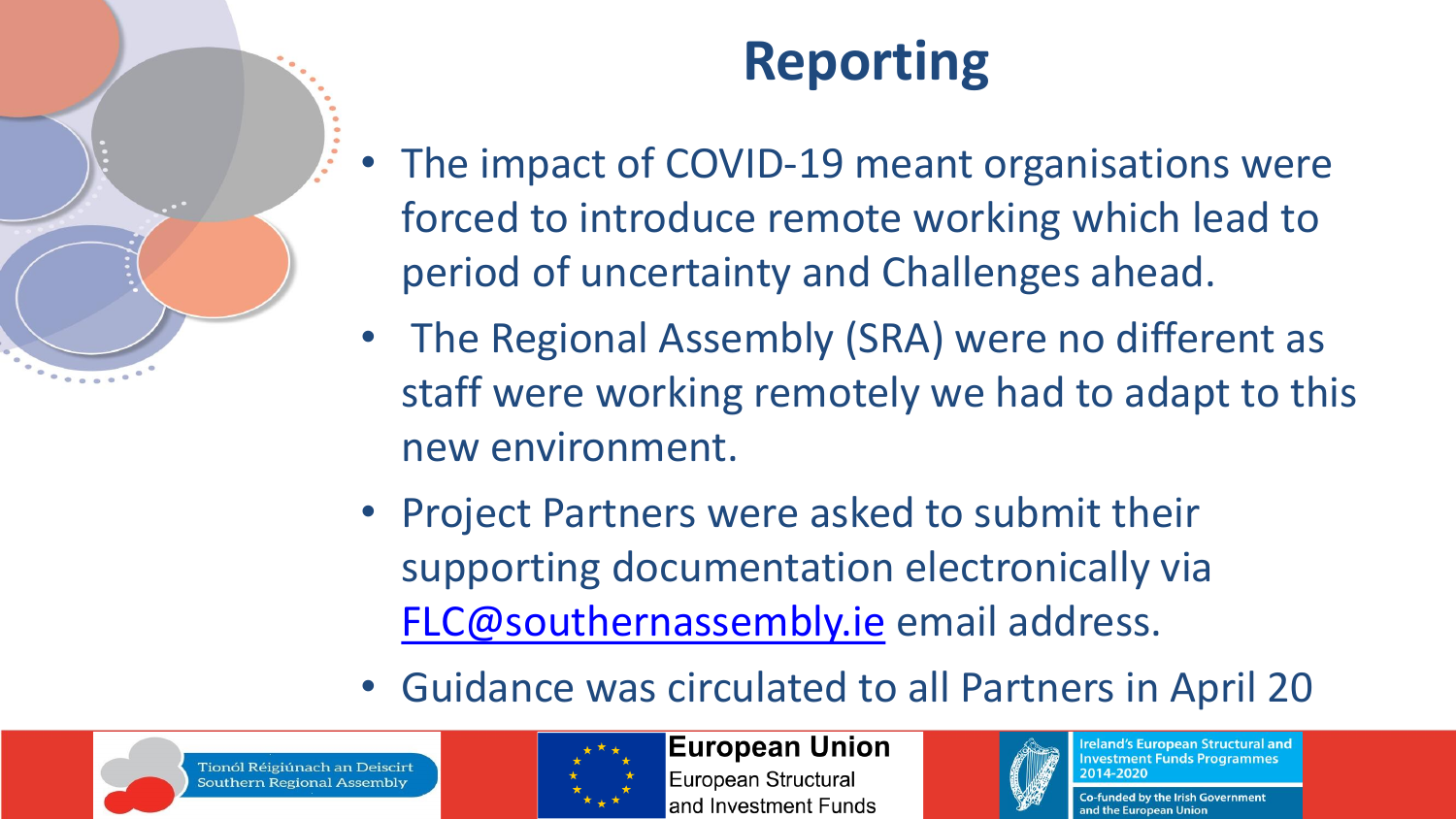

#### **Transfer of data to FLC**

Some of the ways used to share documents with FLC:

- Dropbox
- Zip files
- We-transfer files
- HEAnet File Sender
- OneDrive storage





#### **European Union**

European Structural and Investment Funds



**Ireland's European Structural and Investment Funds Programmes** 2014-2020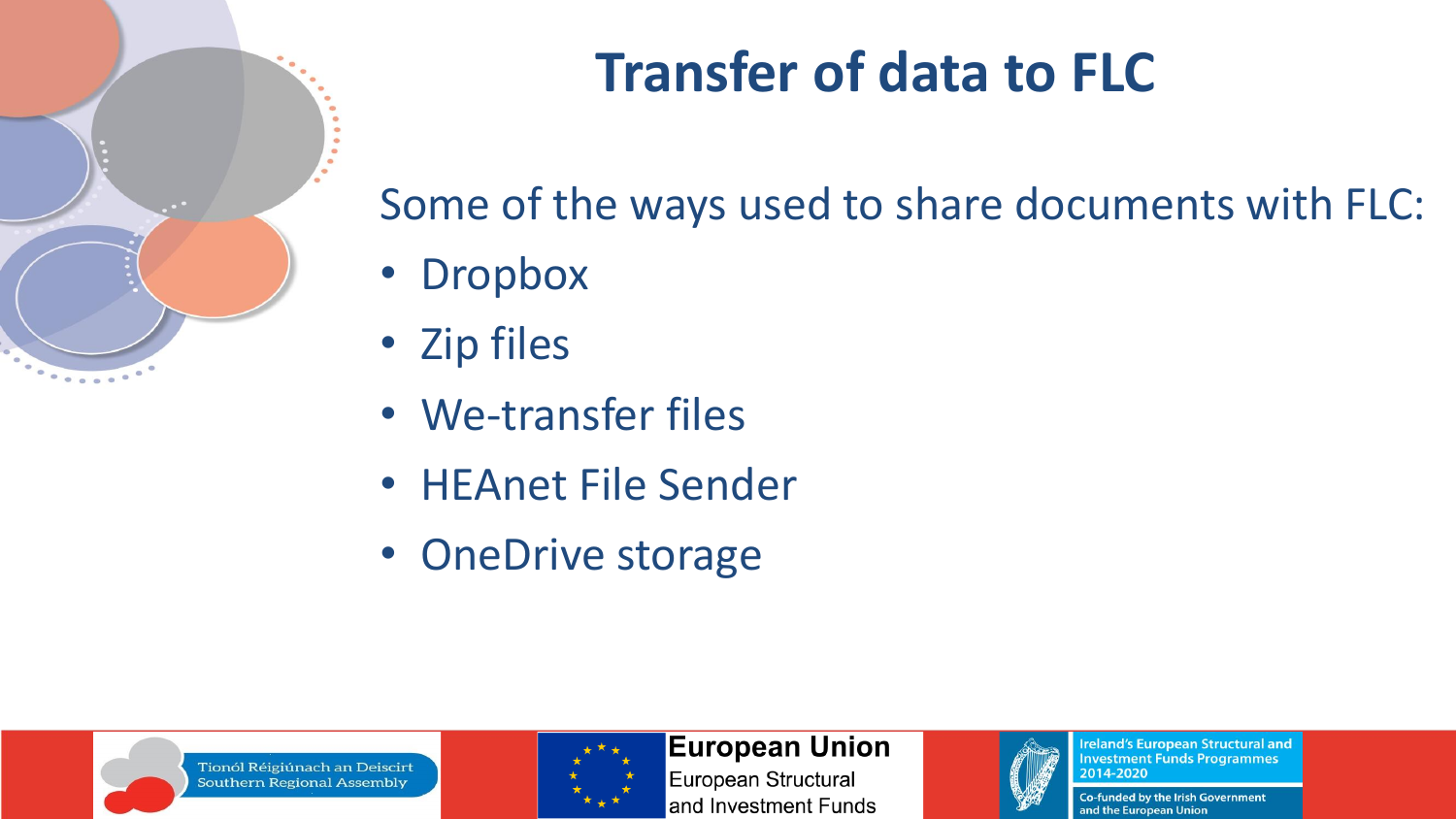

# **Second Level Audits**

- Two Audits since Covid began
- Both done Remotely by Audit Firm Ernst & Young Paris. Procedure,
- Desk Review of the Documentation provided
- Online Introductory meeting with Auditors
- Online interview with Project manager and other responsible persons,
- Online interview with First Level Controller





**European Union** European Structural and Investment Funds



**Ireland's European Structural and Investment Funds Programmes** 2014-2020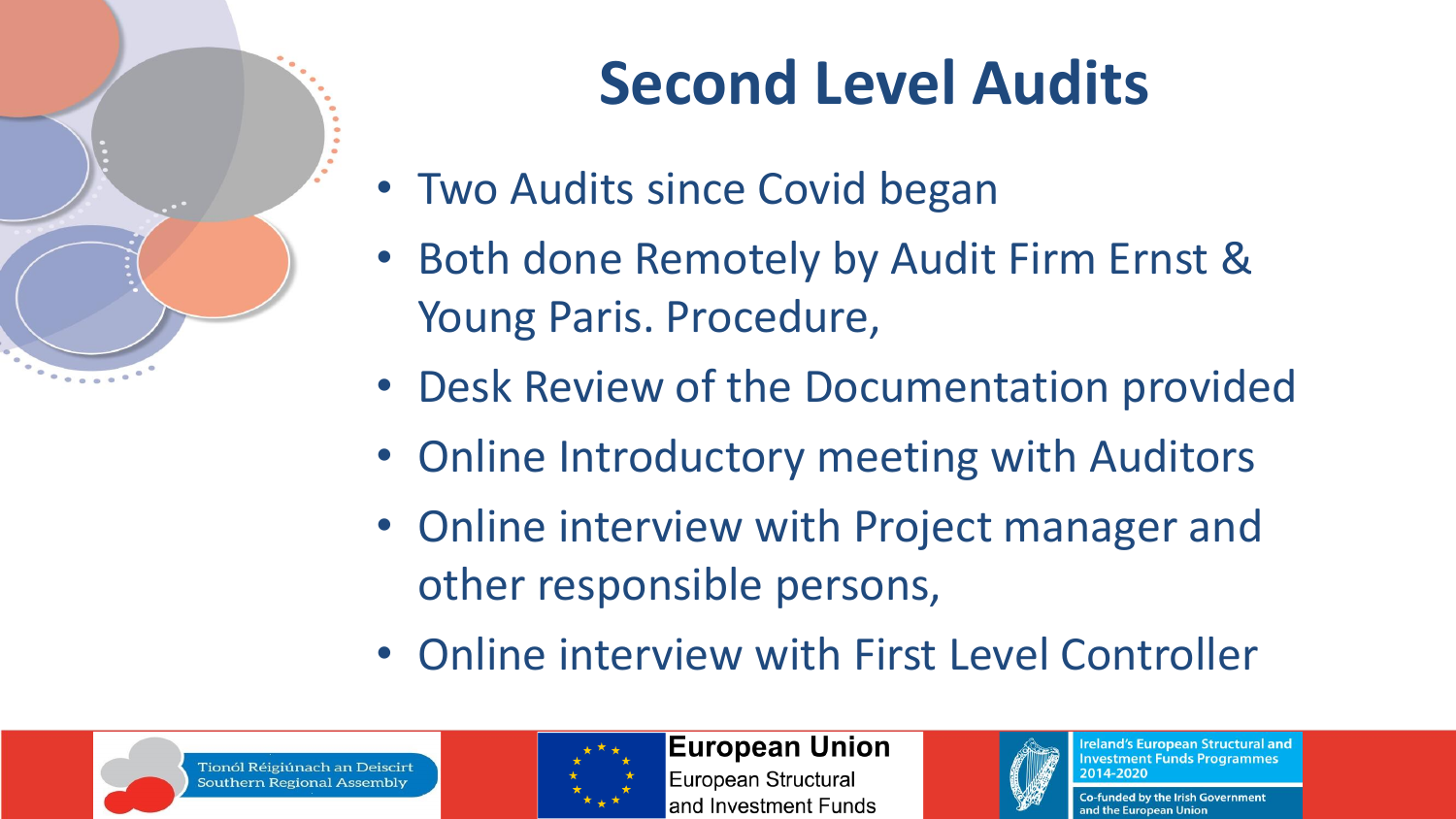

# **Second Level Audits**

- Conduct tests on the digitalized project documentation provided to support the expenditure subject to the review.
- Remote verification of the reality of the project.
- Online final meeting and discussion on on audit findings.
- Ten day contradictory phase to respond to draft audit report.





**European Union** 

European Structural and Investment Funds



**Ireland's European Structural and Investment Funds Programmes** 2014-2020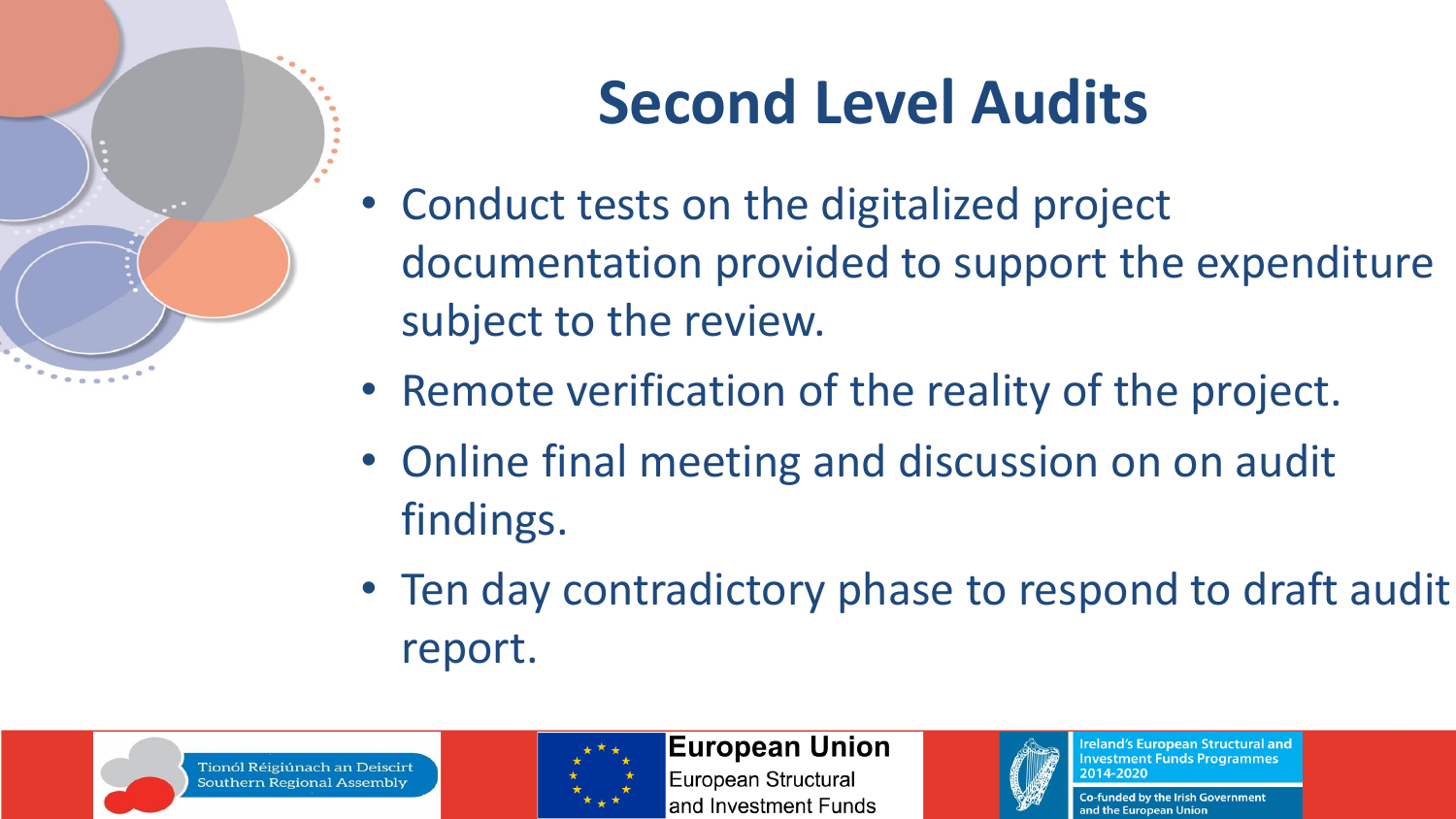

# **Best practice for submission of claim:**

- Gather supporting evidence for your claim
- Scan the relevant documents ensuring images are readable
- Create a folder for each budget line and include the relevant documents
- Input the eligible costs on the Portal
- Share your documents with the FLC
- Submit your report (Claim) on the Portal
- Notify FLC by email





#### **European Union**

European Structural and Investment Funds



**Ireland's European Structural and Investment Funds Programmes** 2014-2020